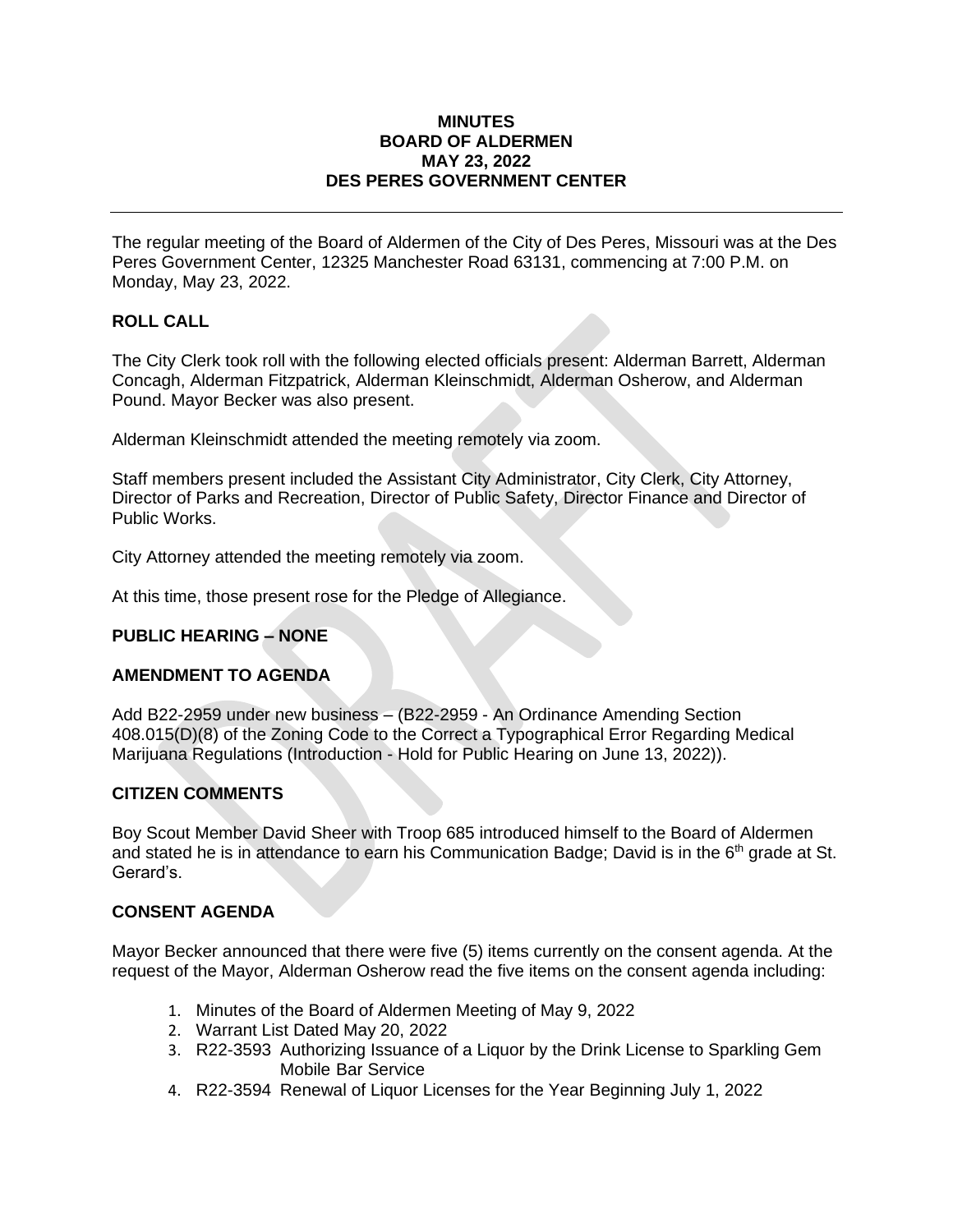5. [R22-3595](https://www.desperesmo.org/DocumentCenter/View/22177/1--R22-3595-Sourcewell-Fitness-Equipment-at-The-Lodge) Authorizing Purchase and Installation of Commercial Fitness Equipment from Push Pedal Pull and Foremost Fitness Using a Cooperative Procurement Contract Offered by Sourcewell

Alderman Barrett made a motion, seconded by Alderman Pound to approve the five items on the Consent Agenda. A roll call vote was taken with the following results: Alderman Barrett, "AYE", Alderman Fitzpatrick, "AYE", Alderman Concagh, "AYE", Alderman Kleinschmidt, "AYE" Alderman Osherow, "AYE", Alderman Pound, and "AYE". Motion passed 6-0.

# **REPORT OF THE MAYOR –**

**1. Appointments to the Planning and Zoning Commission**

**Appointment of Cynthia Kardesch, Ward 1, for a term to expire 6/30/2026** Cynthia Kardesch to a 4-year term ending June 30, 2026. She is a 14-year resident of Des Peres - currently resides on Georgian Trail (since 2019) and formerly lived on Andre Drive. She previously served on the Commission for many years.

**Reappointment of James Jontry, Ward 3, for a term to expire 6/30/2026**

James Jontry, 661 Bentbrook Court, who was appointed in 2018 and his completing his first 4 year term on the commission. He is a licensed engineer (University of Illinois) with a degree in project management and also has an MBA from Webster University. He is currently employed as a Project Manager at AmerenUE.

Alderman Pound made a motion, seconded by Alderman Concagh to approve Cynthia Kardesch and James Jontry to the Planning and Zoning Commission for a term to expiring 6/30/2026. A roll call vote was taken with the following results: Alderman Barrett, "AYE", Alderman Fitzpatrick, "AYE", Alderman Concagh, "AYE", Alderman Kleinschmidt, "AYE" Alderman Osherow, "AYE", Alderman Pound, and "AYE". Motion passed 6-0.

# **2. Election of Board Officers and Assignments**

Alderman Barrett provided a propsed list of Board assignments. The code requires that the Board approve the election of an Acting President of the Board of Aldermen and board assignments by motion and roll call vote:

|                            | 2022-2023 Proposed  |
|----------------------------|---------------------|
| <b>President of Board</b>  | <b>Barrett</b>      |
| Planning & Zoning          | Pound               |
| <b>Public Safety</b>       | Concagh             |
| Parks & Recreation         | <b>Osherow</b>      |
| Audit & Finance            | <b>Kleinschmidt</b> |
| <b>Board of Adjustment</b> | <b>Fitzpatrick</b>  |

Alderman Fitzpatrick made a motion, seconded by Alderman Kleinschmidt to approve the proposed board assignments. A roll call vote was taken with the following results: Alderman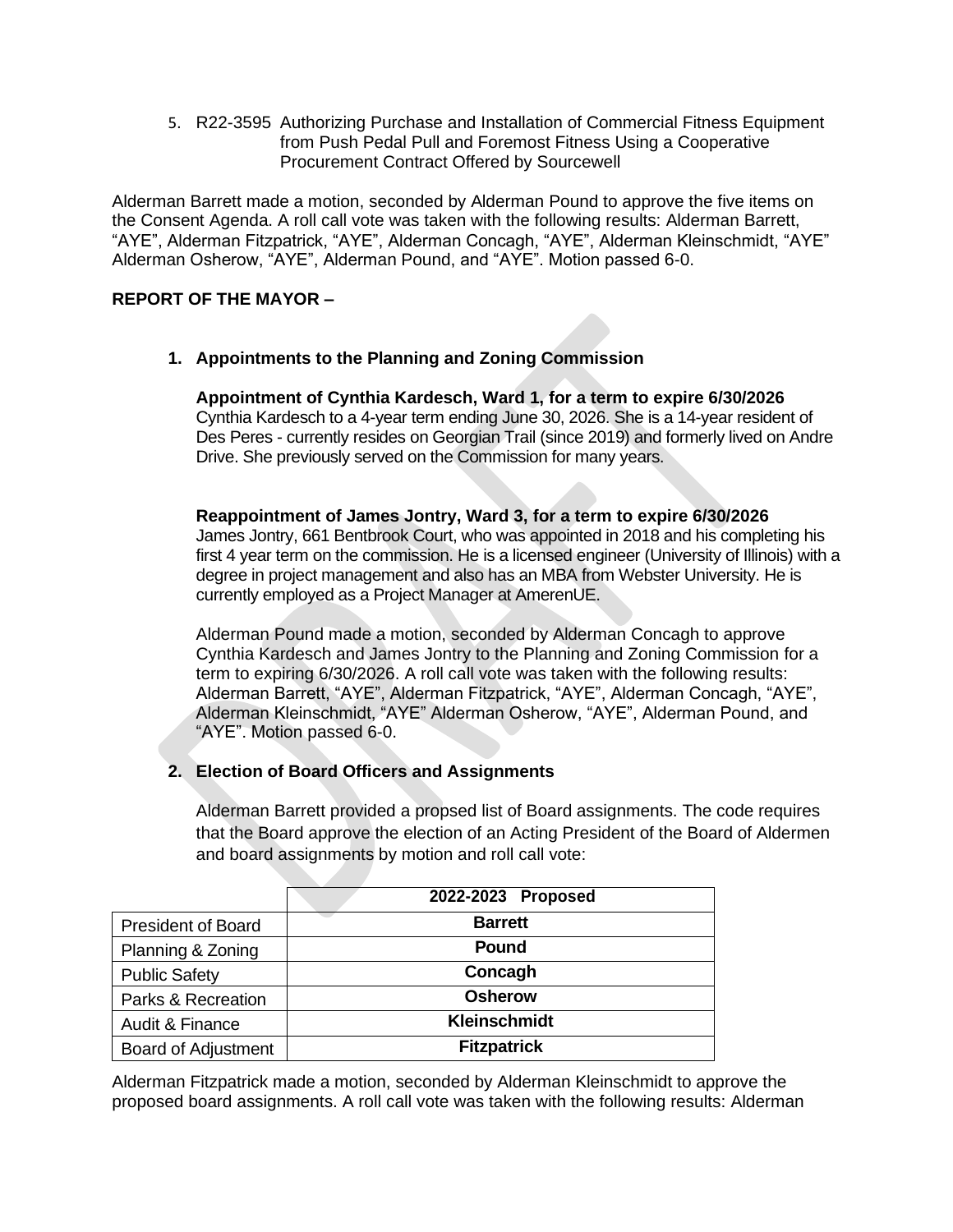Barrett, "AYE", Alderman Fitzpatrick, "AYE", Alderman Concagh, "AYE", Alderman Kleinschmidt, "AYE" Alderman Osherow, "AYE", Alderman Pound, and "AYE". Motion passed 6-0.

### **REPORTS OF OFFICERS AND COMMITTEES –**

- Report of the Planning & Zoning Commission Meeting held May 11, 2022
- Report of the Public Safety Commission Meeting held May 16, 2022

### **LEGISLATION**

#### **Unfinished Business – NONE**

**1. B22-2956** An Ordinance Granting a Conditional Use Permit for Operation of a Restaurant to Koibito Poke at 13275 Manchester Road (Introduction - Hold for Public Hearing on June 13, 2022)

Alderman Concagh read B22-2956 for the first time.

Mayor Becker stated B22-2956 will be held over until the June  $13<sup>th</sup>$  meeting for Public Hearing and second reading.

2. **B22-2957** An Ordinance Approving a Boundary Adjustment Plat Between Lots 187 and 143 in Dougherty Lake Plat 5 Subdivision (Introduction)

Alderman Fitzpatrick read B22-2957 for the first time.

Mayor Becker stated B22-2957 will be held over until the June  $13<sup>th</sup>$  meeting for second reading and consideration for passage and approval at that time.

#### **New Business**

**1. B22-2956 An Ordinance Granting a Conditional Use Permit for Operation of a Restaurant to Koibito Poke at 13275 Manchester Road (Introduction - Hold for Public Hearing on June 13, 2022)**

Alderman Concagh read B22-2956 for the first time.

Mayor Becker stated B22-2956 will be held over until the June 13th meeting for Public Hearing and second reading.

### **2. B22-2957 An Ordinance Approving a Boundary Adjustment Plat Between Lots 187 and 143 in Dougherty Lake Plat 5 Subdivision (Introduction)**

Alderman Fitzpatrick read B22-2957 for the first time.

Mayor Becker stated B22-2957 will be held over until the June 13th meeting for second reading and consideration for passage and approval at that time.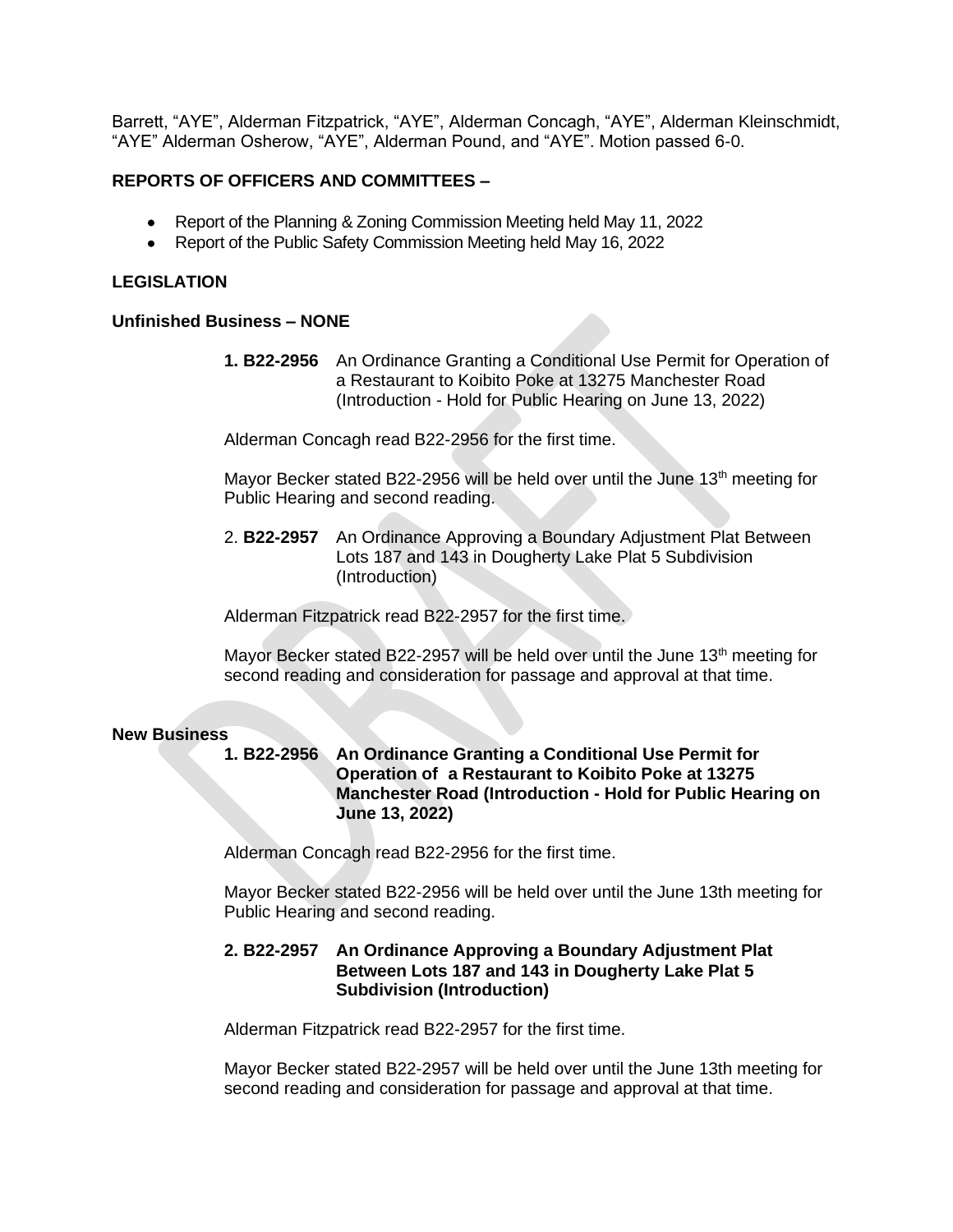### **3. B22-2958 An Ordinance Amending Section 9.3 Vacation of the Personnel Rules & Regulations of the City of Des Peres (Introduction)**

Alderman Pound read B22-2958 for the first time.

Mayor Becker stated B22-2958 will be held over until the June 13th meeting for second reading and consideration for passage and approval at that time.

### **a. B22-2959 An Ordinance Amending Section 408.015(D)(8) of the Zoning Code to the Correct a Typographical Error Regarding Medical Marijuana Regulations (Introduction - Hold for Public Hearing on June 13, 2022)**

Alderman Barrett read B22-2959 for the first time.

Mayor Becker stated B22-2959 will be held over until the June 13th meeting for Public Hearing and second reading.

# **MISCELLENOUS BUSINESS**

### 1. **Report of the City Clerk**

#### a. **Reminder of Summer Schedule**

City Clerk reminded the Board of Aldermen that the second meetings in June and July are cancelled due to the summer schedule.

#### 2. **Report of the Assistant City Administrator**

a. Assistant City Administrator explained that B22-2959 was added to the agenda last minute due to a typographical error regarding the Medical Marijuana Regulations and that it is needed to be held for Public Hearing the next Board of Aldermen meeting.

# **REQUEST FOR EXECUTIVE SESSION**

\_\_\_\_\_\_\_\_\_\_\_\_\_\_\_\_\_\_\_\_\_\_\_\_\_\_\_\_\_\_

Staff has not been notified by the Mayor or City Attorney of a request for Executive Session.

#### **ADJOURNMENT**

Alderman Concagh made a motion, seconded by Aldermen Fitzpatrick to adjourn the regular meeting at 7:12 P.M.

Minutes Prepared by:

Amanda Hurley City Clerk